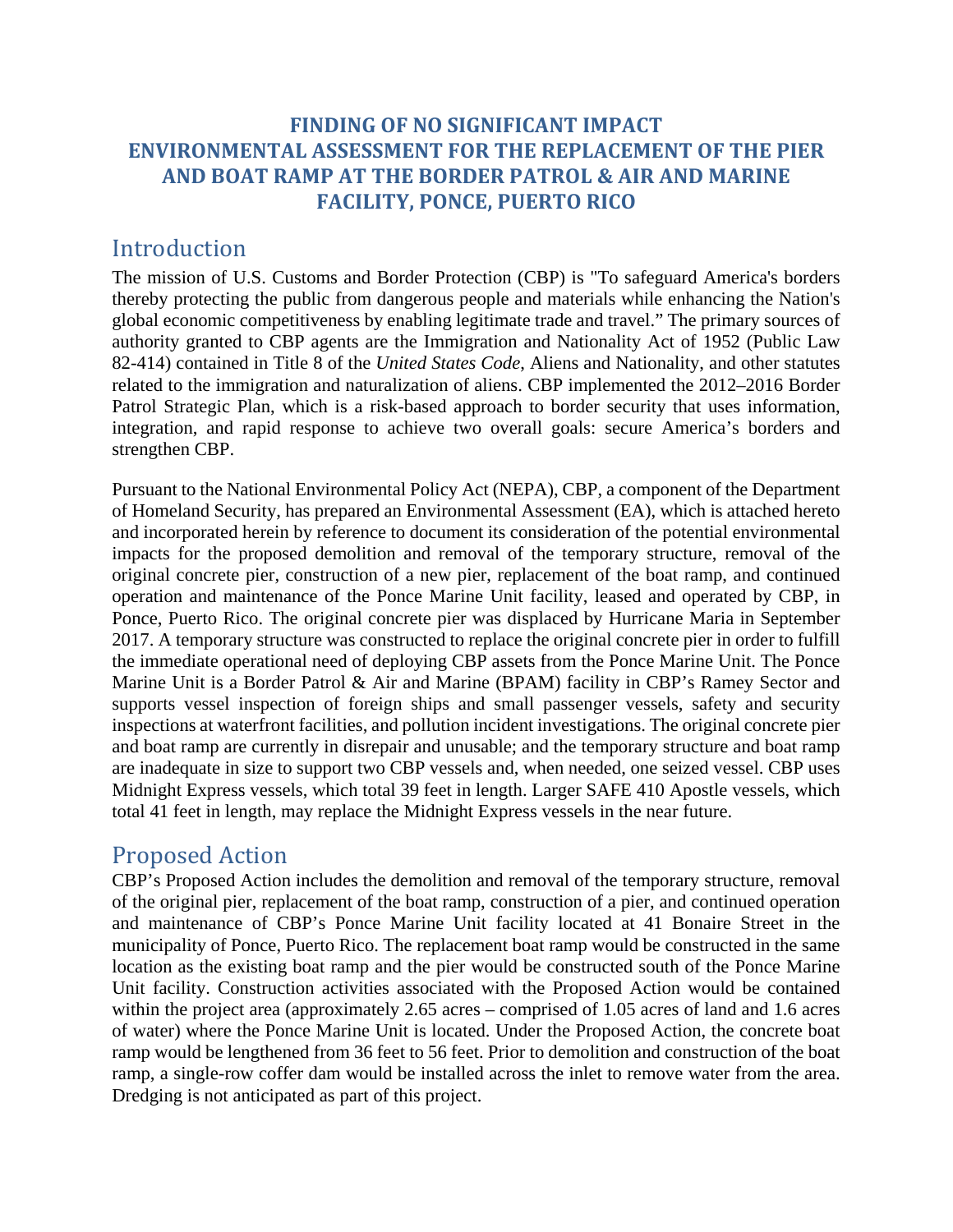Following the removal of the original concrete pier and the demolition of the temporary pier structure, the new pier (approximately 205 feet in length) would be constructed with 18, 18-inch diameter hollow cylindrical steel piles that would be approximately 100 feet in length. The final length of the piles and the pile driving method are unknown at this time and would be dictated by the project's specifications. The pier top would be precast concrete spans equipped with electric power and freshwater service kiosks, LED bollard lighting, and video surveillance.

## Purpose and Need

CBP needs to provide a sufficient docking and launch capability for the maintenance and repair of marine assets in accordance with their mission needs. The purpose of the proposed action is to replace the existing insufficient pier and boat ramp facility to fulfill the marine basing and operations and maintenance requirements for the Ponce Marine Unit.

The site's pier and boat ramp are used 24 hours per day, 365 days per year to access the adjacent inlet to the Caribbean Sea. As a result of age and use, the condition of the facilities have deteriorated to the point that they no longer adequately support CBP's mission requirements. In addition, Hurricane Maria caused severe damage to the facility, rendering the original concrete pier unusable. The Proposed Action would afford CBP with

- more efficient and effective means of launching, loading, and unloading boats;
- rapid detection and accurate characterization of potential threats;
- increased efficiency in surveillance and interdiction;
- long-term viability of critical infrastructure; and
- enhanced safety and security of CBP Air and Marine Operations agents.

#### **Alternatives**

Two alternatives were considered—Alternative 1: No-Action Alternative and Alternative 2: Proposed Action Alternative.

*Alternative 1: No-Action Alternative.* Under this alternative, a new pier would not be constructed and the boat ramp would not be repaired or replaced. The CBP Ponce Marine Unit would continue its operation from the facility in its current condition. If this alternative is chosen, CBP's need for an updated facility in compliance with mission requirements, as well as safety and security requirements, would not be met. The existing facilities would continue to deteriorate and would not adequately support CBP's mission requirements. The No-Action Alternative will serve as a baseline against which the impacts of the Proposed Action can be evaluated. The No-Action Alternative does not satisfy the purpose and need for the project.

*Alternative 2: Proposed Action Alternative.* Under this alternative, the concrete boat ramp would be lengthened from 36 feet to 56 feet to replace the existing boat ramp. The new ramp would have varying slope from 7 percent to 13 percent; the maximum slope of the existing ramp is 12.6 percent. The steeper slope would increase the depth at the end of the ramp by approximately 2.5 feet, allowing the ramp to be used across a broader range of tides. The minimum thickness of the ramp, 8 inches, was determined based on the launch type, towing vehicle, and boat and trailer (SAFE 410 Apostle vessel and Ford F-550 crew cab, respectively). Prior to demolition and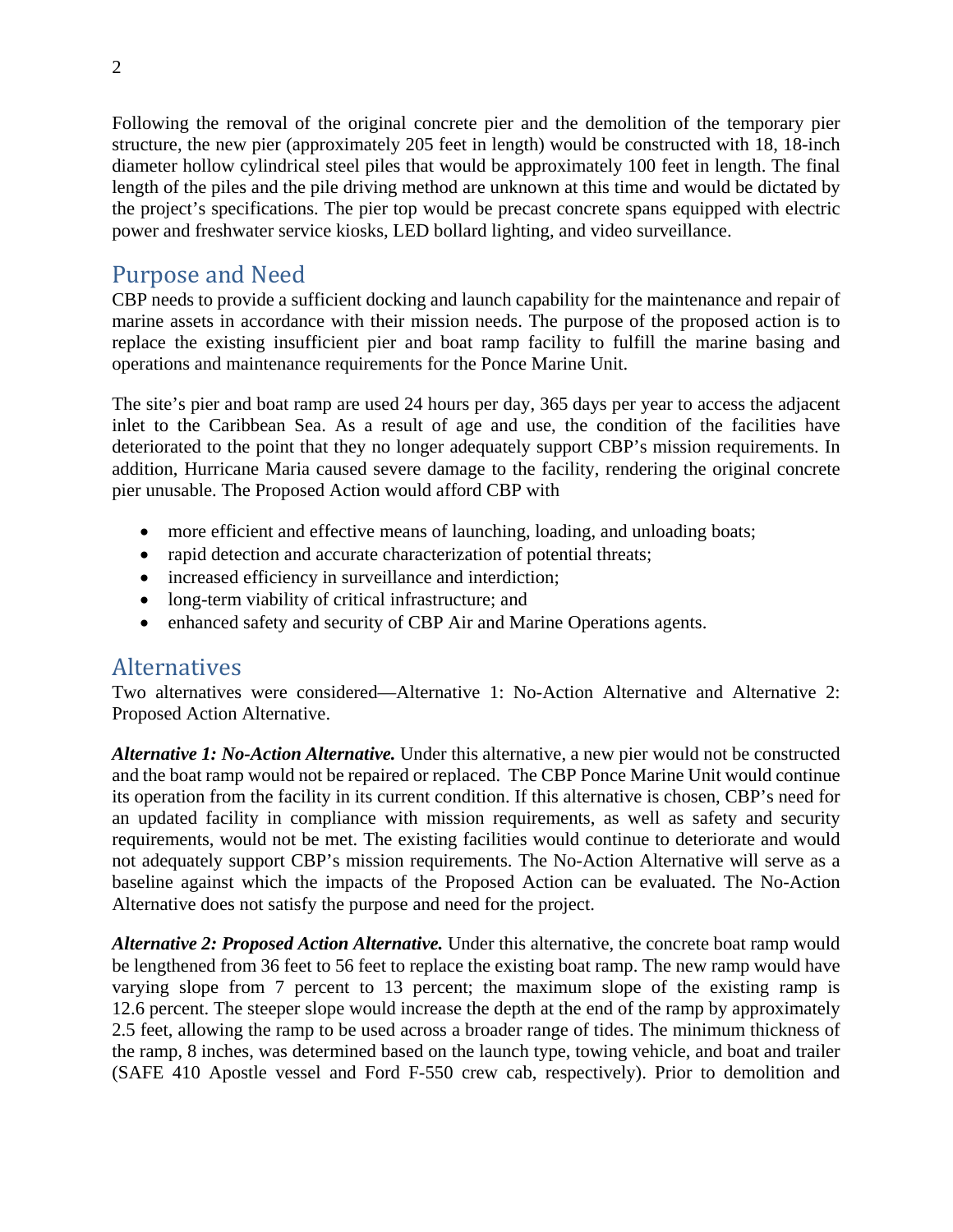construction of the boat ramp, a single-row coffer dam would be installed across the inlet to remove water from the area. Dredging is not anticipated as part of this project.

Under the Proposed Action the original concrete pier and the temporary structure would be removed. This includes first removing the top of the temporary structure and then removing the PVC pipes using a nominal-size backhoe and chain, and hauling the original concrete pier away from the project area. The new pier, constructed south of the Ponce Marine Unit, would be approximately 205 feet in length from the landward cub and fence line, not including the sloping entrance ramp and fenced entry point and approximately 10–13 feet in width. The new pier would consist of 18 hollow cylindrical steel piles (14 pier piles and 4 mooring piles), all 18 inches in diameter, that would be pointed, driven, and coated in bitumen and filled with grout once driven. Each pile would be approximately 100 feet in length, however the final length would be dictated by the project's specifications. The pile driving method is unknown at this time and would be determined prior to construction, however ramp up procedures would be implemented during pile driving activities to allow any sensitive species to leave the area. Best management practices (BMPs) and mitigation measures would be implemented to minimize impacts on aquatic species (i.e., mammals, fish, sea turtles) to the maximum extent practicable. The top 19 feet of the piles would be reinforced with a cage extending into the cast-in-place concrete pile caps. The pile caps would be 50 inches high from underside to the top deck, 53 inches wide, and approximately 11 feet long. The pilings would be inserted into the subsurface floor by using a barge-mounted diesel piledriving rig, tugboat, and other tending boats as required.

The pier top would be constructed from several precast, pre-stressed concrete spans. The first span would start at the pier entry point and end at the first over-water pile cap, totaling 48 feet in length. All subsequent pier spans would measure 30 feet in length. The first span (48 feet) would have modular aluminum tube guardrails for fall protection, and the sides and ends of the 30-foot spans would include horizontal rubber fenders and deck cleats for vessel mooring.

In addition to mooring piles, cleats, and boat whips, the pier would be equipped with three power and freshwater service kiosks, LED bollard lighting, and video surveillance. Utilities would be routed from the main facility to the pier via a new utility trench originating at the main facility, crossing the parking lot and ending at the beginning of the pier. Installation of the trench requires saw cutting along the parking lot and the installation of 6 inches of concrete on either side of the trench frame. A 1-inch waterline would run inside the trench. A system to increase water pressure would be used to ensure that water reaches the end of the pier. Low-profile light bollards would be placed along the pier, minimizing spill light and glare into the surrounding water.

## Public Involvement

CBP consulted and coordinated with Federal, state, and local agencies during the preparation of this EA. Copies of this correspondence are provided in Appendices A and B of the EA and include formal and informal coordination conducted with the following agencies:

- National Oceanic and Atmospheric Administration National Marine Fisheries Service (NOAA Fisheries or NMFS), Southeast Regional Office, Protected Resources Division
- NOAA Fisheries, Habitat Conservation Division
- NOAA Fisheries, Protected Resources Division, MMPA Branch
- U.S. Department of Transportation/Federal Highway Administration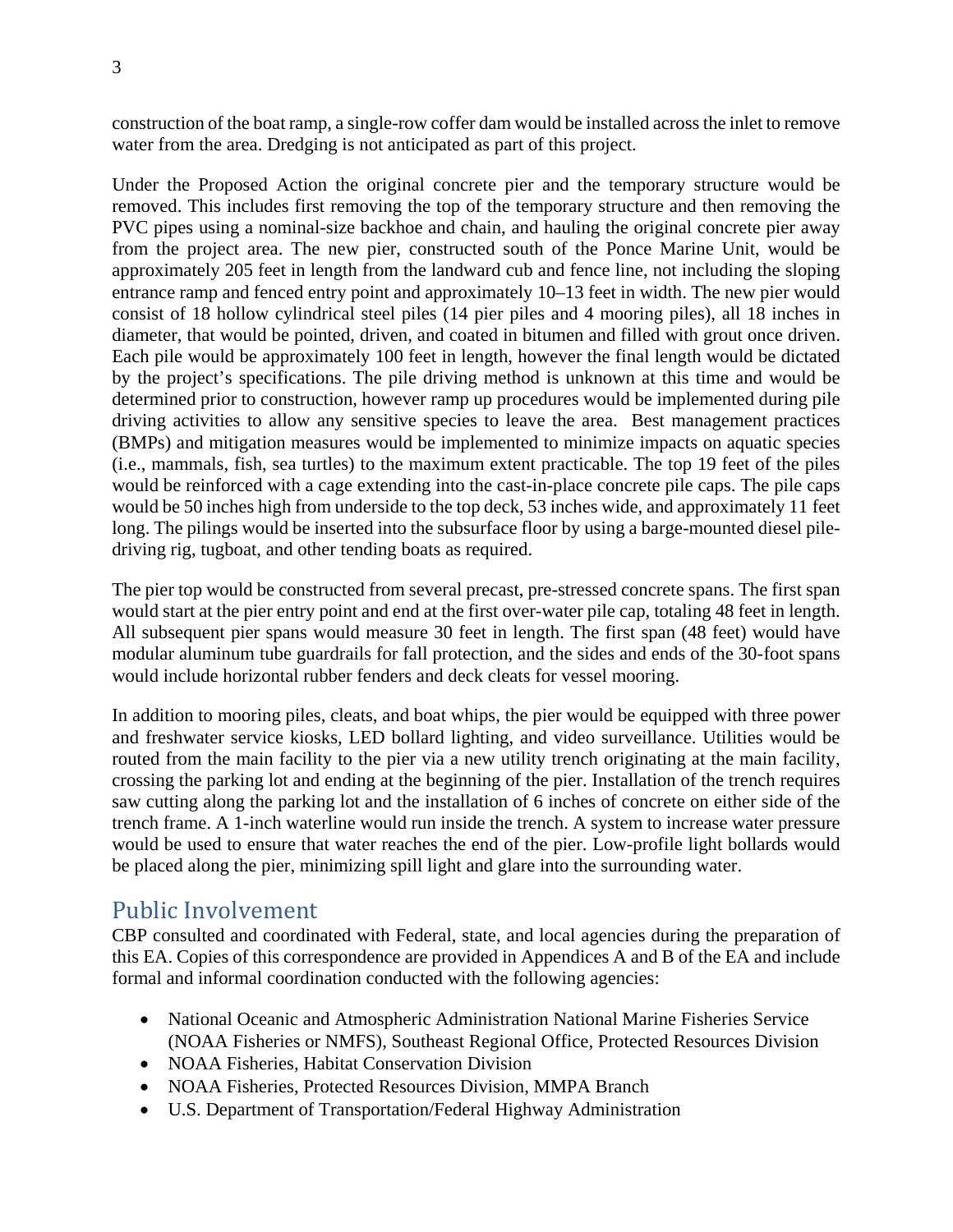- U.S. Army Corps of Engineers (USACE) Jacksonville District, Antilles Regulatory Section
- U.S. Fish and Wildlife Service, Caribbean Ecological Services Field Office
- Puerto Rico State Historic Preservation Office (Oficina Estatal de Conservación Histórica)
- Archeology and Ethnohistory program of the Puertorican Institute of Culture (Programa de Arqueología y Etnohistoria del Instituto de Cultura Puertorriqueña)
- Historical built heritage program of the Puertorican Institute of Culture (Programa de Patrimonio Histórico Edificado del Instituto de Cultura Puertorriqueña)
- Natural Resources Conservation Service
- Puerto Rico Aqueduct and Sewer Authority
- Puerto Rico Department of Agriculture (Departamento de Agricultura)
- Puerto Rico Department of Economic Development and Commerce
- Puerto Rico Department of Natural and Environmental Resources (Departamento de Recursos Naturales y Ambientales)
- Puerto Rico Department of Transportation and Public Works
- Puerto Rico Electric Power Authority
- Puerto Rico Environmental Quality Board (Junta de Calidad Ambiental)
- Puerto Rico Planning Board
- Puerto Rico Ports Authority
- U.S. Army Corps of Engineers, Jacksonville District, Antilles Regulatory Section
- Municipality of Ponce (Gobierno de Puerto Rico, Municipio Autonomo de Ponce, Oficina de Ordenacion Territorial)

A Notice of Availability for the draft EA and FONSI, in both English and Spanish, was published in *La Perla del Sur* newspaper on October 31 and November 7, 2018 to solicit comments on the Proposed Action and No-Action alternatives and involve the local community in the decisionmaking process. Substantive comments from the public and other Federal, state, and local agencies were considered and incorporated into the Final EA.

During the 30-day public review and comment period for the Draft EA and Draft FONSI, CBP accepted comments submitted by email and postal mail from the public; Federal and state agencies; Federal, state, and local elected officials; stakeholder organizations; and businesses. During the public review and comment period, CBP received two responses, which are included in Appendix B of the EA.

CBP has not concluded consultation with NOAA Fisheries, at the time of the completion of the Final EA, however CBP will continue consultation and will integrate agreed upon BMPs and mitigation measures into the Proposed Action. CBP will also obtain a Section 404 CWA permit from the USACE, as well as necessary permits from the government of Puerto Rico, prior to construction.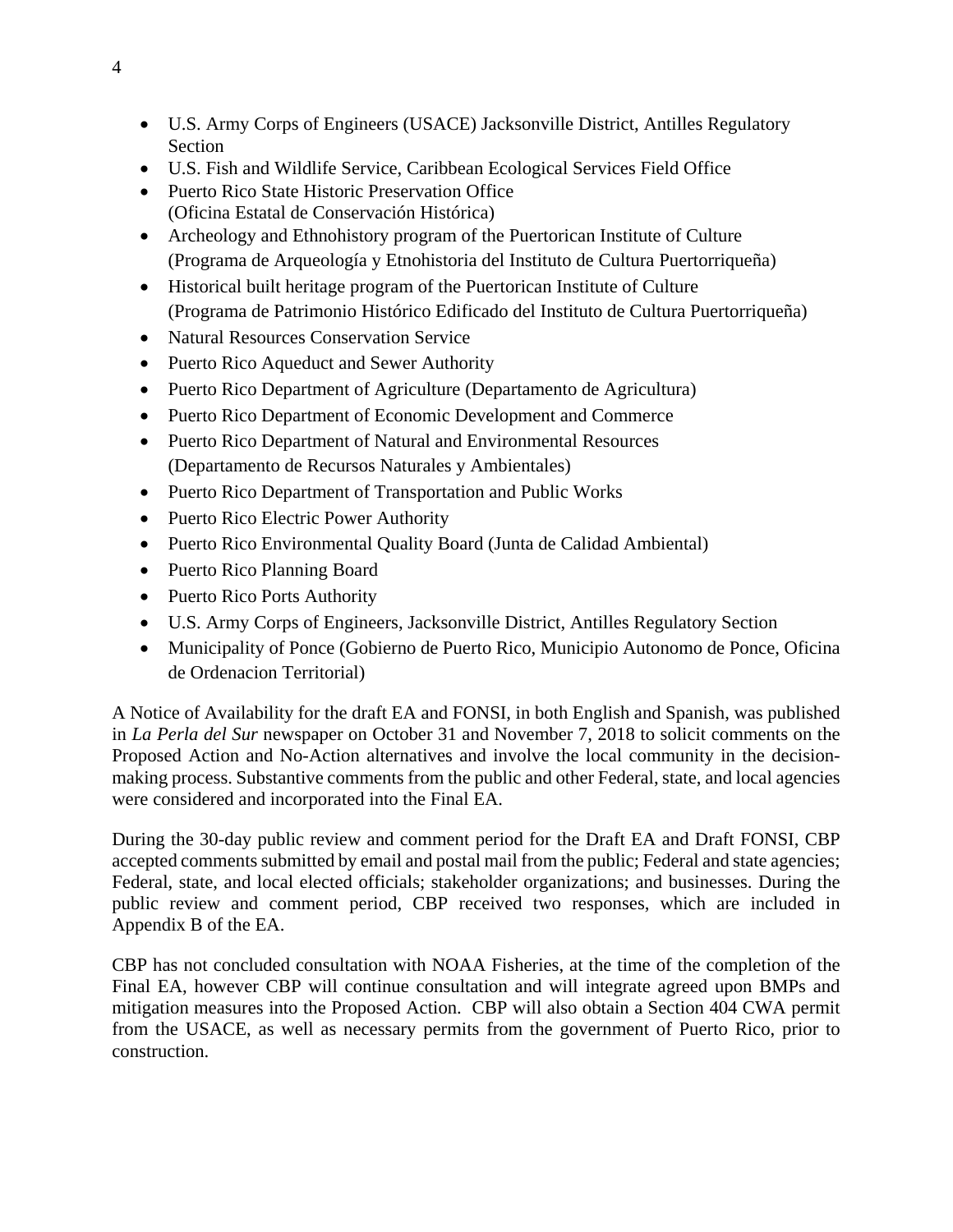## Environmental Consequences

The Proposed Action would be contained within an area of approximately 2.65 acres (the total project area) where CBP's Ponce Marine Unit is located. There would be no change to land use as a result of the Proposed Action and it would continue to be compatible with current land uses in the area.

Implementation of the Proposed Action would not result in disproportionate adverse human or environmental impacts on children, minorities, or low-income populations. Construction of the Proposed Action is expected to have a short-term beneficial economic impact on the regional and local economies due to temporary employment and an increase in sales from construction-related services, materials, and supplies.

The existing roadway network in the area has the capacity and is adequate to service the project. No long-term impacts on roadways or traffic would be expected.

The construction of the Proposed Action would not cause significant adverse impacts on existing geological conditions at the site. Short-term, minor, adverse, direct impacts on geological or soil resources would be expected from soil disturbances associated with trenching, grading, and construction activities—including dewatering of the boat ramp.

Short-term, minor, adverse, indirect impacts on water resources adjacent to the project site, including surface waters, could occur due to erosion and sedimentation during construction. Given the temporary nature of the potential environmental disturbances and the implementation of BMPs, the operation of the Proposed Action would not result in long-term adverse impacts on surface waters and groundwater in the area. Short-term impacts on waters of the U.S. would be expected during the construction phase of the Proposed Action. Construction of the replacement boat ramp would occur at the water's edge and in water within the jurisdictional control of USACE. A coffer dam would be installed to enable water to be pumped from the boat ramp construction area. CBP will obtain a Section 404 would coordinate with USACE and has BMPs in place for this activity. CBP will coordinate with USACE in compliance with Clean Water Act and will also obtain the necessary permits from the government of Puerto Rico, prior to construction. Given the location of the Proposed Action (waterfront) and nature of floods in the area, construction of the Proposed Action would have no effect on the flood levels outside the project site.

No federally or locally designated threatened or endangered species (i.e., marine mammals, sea turtles, and fish) were observed during the 2016 or 2018 survey. Therefore, no direct impacts on federally or locally designated threatened or endangered species or their habitats would be expected. Wildlife species in adjacent areas may be temporarily displaced during construction activities due to noise disturbances and increased human activity. However, BMPs would be implemented during construction activities to the maximum extent practicable to minimize the noise disturbances to biological species in the area.

The potential for finding pre-colonial or colonial historic properties within the project area is low; therefore no significant impacts on cultural resources from the implementation of the Proposed Action would be expected. A Phase I maritime survey, consisting of a remote-sensing survey and the collection of magnetic and acoustic data, did not identify potential submerged cultural resources. Cultural resources on land were evaluated through an inventory and a Phase IB survey,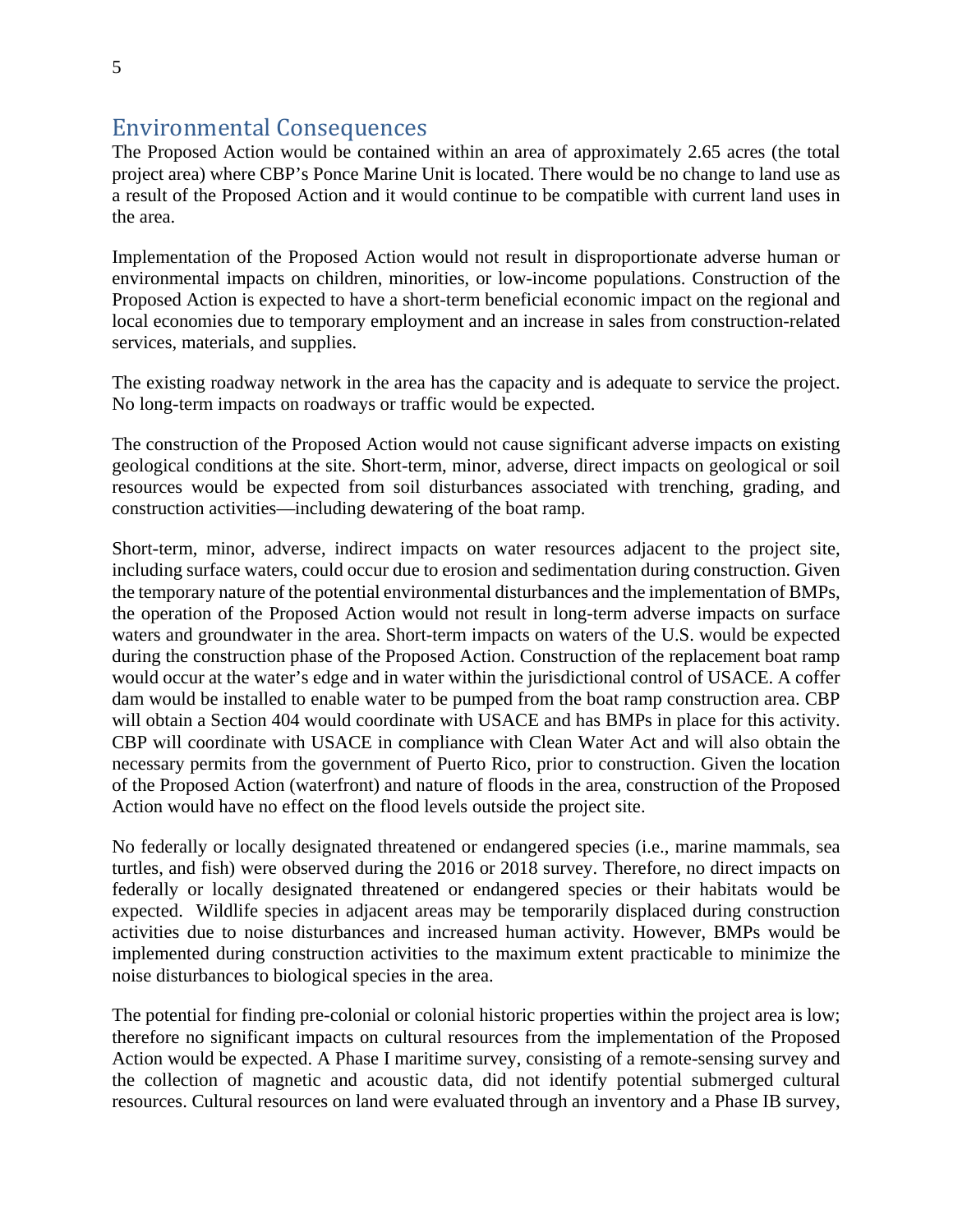which concluded that no historical buildings or landscapes were present at the project site. The Proposed Action consists of a low-profile undertaking with minimal visual impacts on the surrounding landscape and therefore does not have the potential to adversely affect the character of aboveground potential historic properties located in the surrounding area.

Implementation of the Proposed Action might result in short-term, minor, adverse, direct impacts from noise and air pollutant emissions associated with construction activities.

Implementation of the Proposed Action would result in long-term, moderate, beneficial, direct impacts on infrastructure due to the installation of a new pier and boat ramp. The pier would be constructed with reinforced concrete piles and both the pier and the boat ramp would have longer expected lifetimes.

The Proposed Action would result in long-term beneficial impacts on the environment from operating a facility that incorporates sustainable practices, and reducing operating costs through the use of energy efficient facilities and reductions in water-use.

Impacts on the previously discussed resources under the Proposed Action and No-Action alternatives are summarized below.

| <b>Resource Area</b>                | <b>Alternative 1-No-Action</b> | <b>Alternative 2-Proposed Action</b> |
|-------------------------------------|--------------------------------|--------------------------------------|
| <b>Geology and Soils</b>            | Short term: No impact          | Short term: Negligible, adverse      |
|                                     | Long term: No impact           | Long term: No impact                 |
| <b>Water Resources</b>              | Short term: No impact          | Short term: Minor, adverse           |
|                                     | Long term: No impact           | Long term: No impact                 |
| <b>Biological Resources</b>         | Short term: No impact          | Short term: Minor, adverse           |
|                                     | Long term: No impact           | Long term: Minor, adverse            |
| <b>Cultural, Historical, and</b>    | Short term: No impact          | Short term: No impact                |
| <b>Archaeological Resources</b>     | Long term: No impact           | Long term: No impact                 |
| <b>Air Quality</b>                  | Short term: No impact          | Short term: Minor, adverse           |
|                                     | Long term: No impact           | Long term: No impact                 |
| <b>Noise</b>                        | Short term: No impact          | Short term: Minor, adverse           |
|                                     | Long term: No impact           | Long term: No impact                 |
| <b>Utilities and Infrastructure</b> | Short term: No impact          | Short term: Minor, adverse           |
|                                     | Long term: No impact           | Long term: Moderate, beneficial      |
| <b>Hazardous Materials</b>          | Short term: No impact          | Short term: Minor, adverse           |
|                                     | Long term: No impact           | Long term: No impact                 |
| <b>Human Health and Safety</b>      | Short term: No impact          | Short term: Minor, adverse           |
|                                     | Long term: Moderate, adverse   | Long term: Minor, beneficial         |

#### *Comparison of Analyzed Impacts*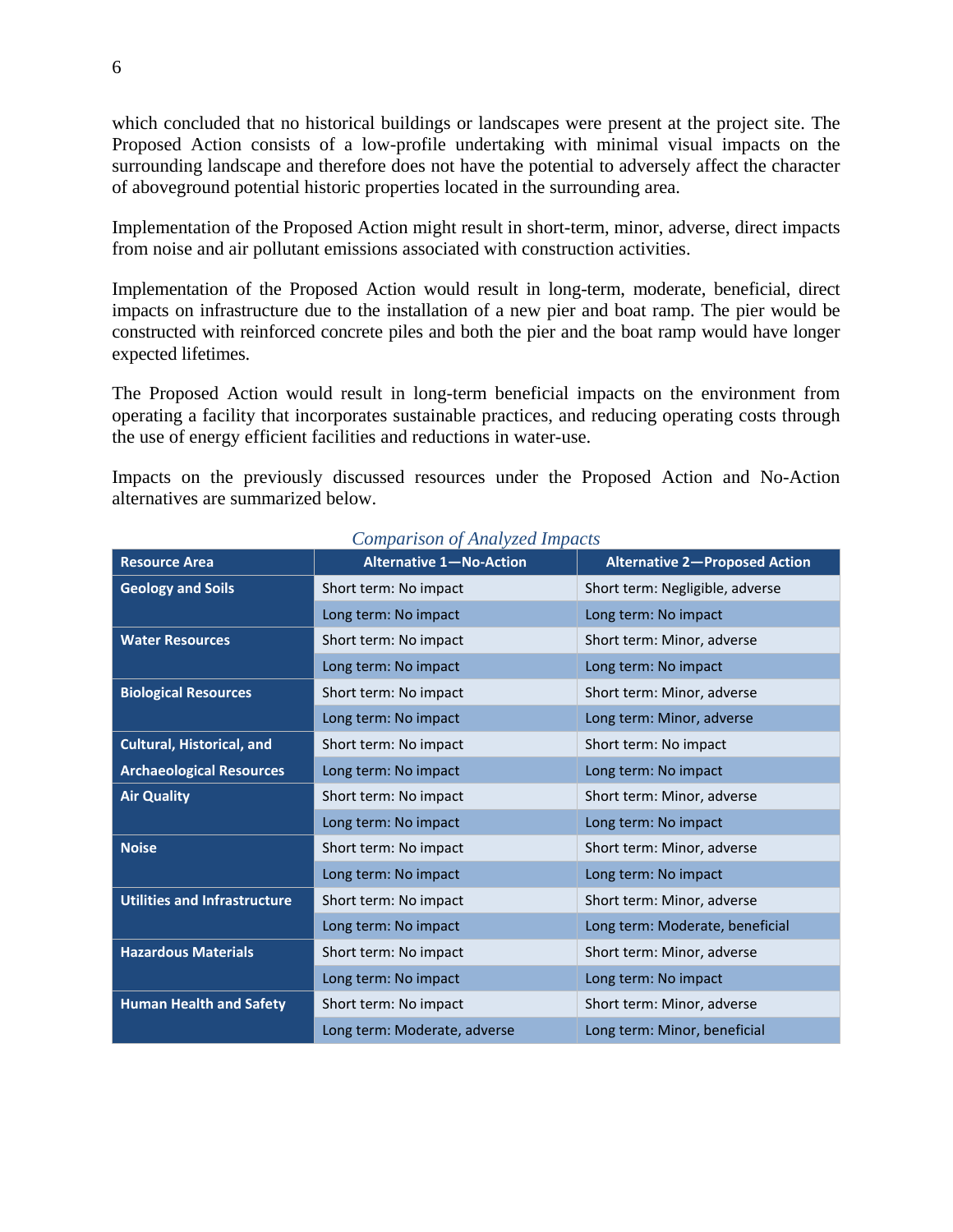# Mitigation and Best Management Practices

The EA describes the BMPs and protection measures that would be implemented to reduce or eliminate potential adverse impacts on the human and natural environments during construction and operation of the Proposed Action and are incorporated herein by reference. Additional BMPs and mitigation measures may be developed during consultation with state and Federal agencies, following the completion of the EA, and will be incorporated into the Proposed Action. Some of the BMPs to be implemented during the construction and operation phases of the new marine facility are listed below:

- Development and implementation of a Sediment and Erosion Control Plan and a Stormwater Pollution Prevention Plan to manage stormwater runoff during construction activities. An effective combination of soil erosion and sediment controls would be in place prior to earth-moving activities to prevent sediment from leaving the site, entering a stormwater drainage, or receiving water such as Ensenada Honda.
- Good housekeeping practices and preventive maintenance during operation of the facility would be undertaken.
- Ramp up procedures would be implemented during pile driving activities to allow any aquatic species (i.e., mammals, fish, and sea turtles) to leave the area.
- A protected species observer would be present during pile driving activities to screen construction operations to ensure adherence with BMPs and advise the construction contractor as needed.
- The project work area would be surveyed for the presence of federally protected biological species at least one hour before the commencement of construction activities. If any protected species are present, the contractor would wait for the animal to leave the area by itself and be at least 100 feet from the in-water project area.
- Avoidance of construction activities during migratory bird nesting season to the extent practicable. If construction cannot occur outside the migratory bird nesting season, surveys would be conducted prior to initiation of the construction activity to determine whether nests are present within the area of impact. If active nests are identified within the vicinity of the project site, construction activities would be avoided until nestlings have fledged or the nest fails. If activity must occur, a buffer zone around the nest would be established, and no activities would occur within that zone until nestlings have fledged and left the nest area.
- Proper and routine maintenance of all construction equipment and vehicles would ensure that emissions are within design standards.
- Waste stream of contaminated media would be handled through institutional controls, which would consist of physical barriers to restrict access to the site, such as fencing and the installation of appropriate "no trespassing" signs to warn of potential hazards onsite.
- Hazardous materials and waste would be managed using applicable storage, transfer, and disposal regulations.
- Safety buffer zones would be designated around the construction site to ensure public health and safety.